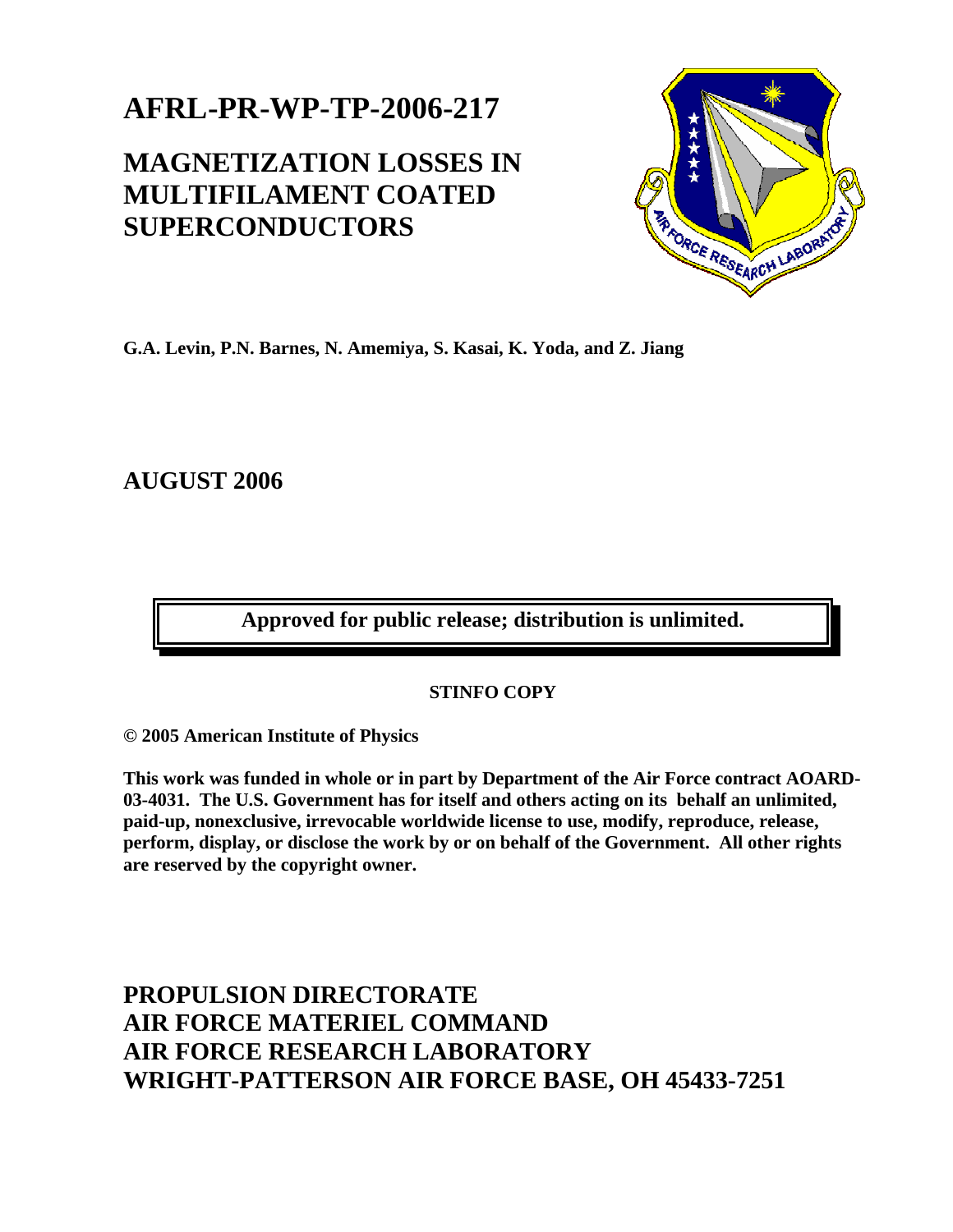| <b>REPORT DOCUMENTATION PAGE</b>                                                                                                                                                                                                                                                                                                                                                                                                                                                                                                                                                                                                                                                                                                                                                                                                                                                                                                                                                                    |                                             |                              |                            |    |  |                              | Form Approved<br>OMB No. 0704-0188                                                           |
|-----------------------------------------------------------------------------------------------------------------------------------------------------------------------------------------------------------------------------------------------------------------------------------------------------------------------------------------------------------------------------------------------------------------------------------------------------------------------------------------------------------------------------------------------------------------------------------------------------------------------------------------------------------------------------------------------------------------------------------------------------------------------------------------------------------------------------------------------------------------------------------------------------------------------------------------------------------------------------------------------------|---------------------------------------------|------------------------------|----------------------------|----|--|------------------------------|----------------------------------------------------------------------------------------------|
| The public reporting burden for this collection of information is estimated to average 1 hour per response, including the time for reviewing instructions, searching existing data sources, searching existing data<br>sources, gathering and maintaining the data needed, and completing and reviewing the collection of information. Send comments regarding this burden estimate or any other aspect of this collection of<br>information, including suggestions for reducing this burden, to Department of Defense, Washington Headquarters Services, Directorate for Information Operations and Reports (0704-0188), 1215 Jefferson<br>Davis Highway, Suite 1204, Arlington, VA 22202-4302. Respondents should be aware that notwithstanding any other provision of law, no person shall be subject to any penalty for failing to comply with a<br>collection of information if it does not display a currently valid OMB control number. PLEASE DO NOT RETURN YOUR FORM TO THE ABOVE ADDRESS. |                                             |                              |                            |    |  |                              |                                                                                              |
|                                                                                                                                                                                                                                                                                                                                                                                                                                                                                                                                                                                                                                                                                                                                                                                                                                                                                                                                                                                                     | 2. REPORT TYPE<br>1. REPORT DATE (DD-MM-YY) |                              |                            |    |  | 3. DATES COVERED (From - To) |                                                                                              |
| August 2006                                                                                                                                                                                                                                                                                                                                                                                                                                                                                                                                                                                                                                                                                                                                                                                                                                                                                                                                                                                         |                                             |                              | Journal Article Postprint  |    |  |                              | $08/26/2003 - 08/26/2004$                                                                    |
| <b>4. TITLE AND SUBTITLE</b>                                                                                                                                                                                                                                                                                                                                                                                                                                                                                                                                                                                                                                                                                                                                                                                                                                                                                                                                                                        |                                             |                              |                            |    |  |                              | 5a. CONTRACT NUMBER                                                                          |
| MAGNETIZATION LOSSES IN MULTIFILAMENT COATED<br><b>SUPERCONDUCTORS</b>                                                                                                                                                                                                                                                                                                                                                                                                                                                                                                                                                                                                                                                                                                                                                                                                                                                                                                                              |                                             |                              |                            |    |  |                              | AOARD-03-4031                                                                                |
|                                                                                                                                                                                                                                                                                                                                                                                                                                                                                                                                                                                                                                                                                                                                                                                                                                                                                                                                                                                                     |                                             |                              |                            |    |  |                              | 5b. GRANT NUMBER                                                                             |
|                                                                                                                                                                                                                                                                                                                                                                                                                                                                                                                                                                                                                                                                                                                                                                                                                                                                                                                                                                                                     |                                             |                              |                            |    |  |                              | 5c. PROGRAM ELEMENT NUMBER<br>61102F/62203F                                                  |
| 6. AUTHOR(S)                                                                                                                                                                                                                                                                                                                                                                                                                                                                                                                                                                                                                                                                                                                                                                                                                                                                                                                                                                                        |                                             |                              |                            |    |  |                              | 5d. PROJECT NUMBER                                                                           |
| G.A. Levin and P.N. Barnes (AFRL/PRPG)                                                                                                                                                                                                                                                                                                                                                                                                                                                                                                                                                                                                                                                                                                                                                                                                                                                                                                                                                              |                                             |                              |                            |    |  |                              | 3145                                                                                         |
| N. Amemiya, S. Kasai, K. Yoda, and Z. Jiang (Yokohama National University)                                                                                                                                                                                                                                                                                                                                                                                                                                                                                                                                                                                                                                                                                                                                                                                                                                                                                                                          |                                             |                              |                            |    |  |                              | <b>5e. TASK NUMBER</b>                                                                       |
|                                                                                                                                                                                                                                                                                                                                                                                                                                                                                                                                                                                                                                                                                                                                                                                                                                                                                                                                                                                                     |                                             |                              |                            |    |  |                              | 32                                                                                           |
|                                                                                                                                                                                                                                                                                                                                                                                                                                                                                                                                                                                                                                                                                                                                                                                                                                                                                                                                                                                                     |                                             |                              |                            |    |  |                              | 5f. WORK UNIT NUMBER                                                                         |
|                                                                                                                                                                                                                                                                                                                                                                                                                                                                                                                                                                                                                                                                                                                                                                                                                                                                                                                                                                                                     |                                             |                              |                            |    |  |                              | 314532Z9                                                                                     |
| 7. PERFORMING ORGANIZATION NAME(S) AND ADDRESS(ES)                                                                                                                                                                                                                                                                                                                                                                                                                                                                                                                                                                                                                                                                                                                                                                                                                                                                                                                                                  |                                             |                              |                            |    |  |                              | 8. PERFORMING ORGANIZATION                                                                   |
| Yokohama National University<br>Power Generation Branch (AFRL/PRPG)                                                                                                                                                                                                                                                                                                                                                                                                                                                                                                                                                                                                                                                                                                                                                                                                                                                                                                                                 |                                             |                              |                            |    |  |                              | <b>REPORT NUMBER</b>                                                                         |
| Faculty of Engineering, 79-5<br><b>Power Division</b>                                                                                                                                                                                                                                                                                                                                                                                                                                                                                                                                                                                                                                                                                                                                                                                                                                                                                                                                               |                                             |                              |                            |    |  |                              |                                                                                              |
| Tokiwadai, Hodogaya<br><b>Propulsion Directorate</b>                                                                                                                                                                                                                                                                                                                                                                                                                                                                                                                                                                                                                                                                                                                                                                                                                                                                                                                                                |                                             |                              |                            |    |  |                              |                                                                                              |
| Yokohama 240-8501, Japan<br>Air Force Research Laboratory, Air Force Materiel Command                                                                                                                                                                                                                                                                                                                                                                                                                                                                                                                                                                                                                                                                                                                                                                                                                                                                                                               |                                             |                              |                            |    |  |                              |                                                                                              |
| Wright-Patterson Air Force Base, OH 45433-7251<br>9. SPONSORING/MONITORING AGENCY NAME(S) AND ADDRESS(ES)                                                                                                                                                                                                                                                                                                                                                                                                                                                                                                                                                                                                                                                                                                                                                                                                                                                                                           |                                             |                              |                            |    |  |                              | 10. SPONSORING/MONITORING<br><b>AGENCY ACRONYM(S)</b>                                        |
| <b>Propulsion Directorate</b>                                                                                                                                                                                                                                                                                                                                                                                                                                                                                                                                                                                                                                                                                                                                                                                                                                                                                                                                                                       |                                             |                              |                            |    |  |                              | AFRL-PR-WP                                                                                   |
| Air Force Research Laboratory<br>Air Force Materiel Command<br>Wright-Patterson AFB, OH 45433-7251                                                                                                                                                                                                                                                                                                                                                                                                                                                                                                                                                                                                                                                                                                                                                                                                                                                                                                  |                                             |                              |                            |    |  |                              | <b>11. SPONSORING/MONITORING</b><br><b>AGENCY REPORT NUMBER(S)</b><br>AFRL-PR-WP-TP-2006-217 |
| <b>12. DISTRIBUTION/AVAILABILITY STATEMENT</b><br>Approved for public release; distribution is unlimited.                                                                                                                                                                                                                                                                                                                                                                                                                                                                                                                                                                                                                                                                                                                                                                                                                                                                                           |                                             |                              |                            |    |  |                              |                                                                                              |
| <b>13. SUPPLEMENTARY NOTES</b><br>Journal Article postprint published in the Applied Physics Letters, 86, 072509 (2005) published by American Institute of<br>Physics. PAO case number: AFRL/WS 04-0753 (date cleared: 01 Sep 2004).                                                                                                                                                                                                                                                                                                                                                                                                                                                                                                                                                                                                                                                                                                                                                                |                                             |                              |                            |    |  |                              |                                                                                              |
| © 2005 American Institute of Physics. This work was funded in whole or in part by Department of the Air Force contract<br>AOARD-03-4031. The U.S. Government has for itself and others acting on its behalf an unlimited, paid-up,<br>nonexclusive, irrevocable worldwide license to use, modify, reproduce, release, perform, display, or disclose the work by<br>or on behalf of the Government. All other rights are reserved by the copyright owner.                                                                                                                                                                                                                                                                                                                                                                                                                                                                                                                                            |                                             |                              |                            |    |  |                              |                                                                                              |
| 14. ABSTRACT<br>We report the results of a study of the magnetization losses in experimental multifilament, as well as control (uniform)<br>coated superconductors exposed to time-varying magnetic fields of various frequencies. Both the hysteresis loss,<br>proportional to the sweep rate of the applied magnetic field, and the coupling loss, proportional to the square of the<br>sweep rate, have been observed. A scaling is found that allows us to quantify each of these contributions and extrapolate<br>the results of the experiment beyond the envelope of accessible field amplitude and frequency. The combined loss in the<br>multifilament conductor is reduced by about 90% in comparison with the uniform conductor at full field penetration at a<br>sweep rate as high as 3 T/s.                                                                                                                                                                                           |                                             |                              |                            |    |  |                              |                                                                                              |
| <b>15. SUBJECT TERMS</b><br>magnetization losses, superconductor, YBCO coated conductor                                                                                                                                                                                                                                                                                                                                                                                                                                                                                                                                                                                                                                                                                                                                                                                                                                                                                                             |                                             |                              |                            |    |  |                              |                                                                                              |
| 19a. NAME OF RESPONSIBLE PERSON (Monitor)<br><b>17. LIMITATION</b><br>18. NUMBER<br>16. SECURITY CLASSIFICATION OF:<br><b>OF PAGES</b>                                                                                                                                                                                                                                                                                                                                                                                                                                                                                                                                                                                                                                                                                                                                                                                                                                                              |                                             |                              |                            |    |  |                              |                                                                                              |
| a. REPORT<br>Unclassified                                                                                                                                                                                                                                                                                                                                                                                                                                                                                                                                                                                                                                                                                                                                                                                                                                                                                                                                                                           | <b>b. ABSTRACT</b><br>Unclassified          | c. THIS PAGE<br>Unclassified | OF ABSTRACT:<br><b>SAR</b> | 10 |  | Paul N. Barnes<br>N/A        | 19b. TELEPHONE NUMBER (Include Area Code)                                                    |

**Standard Form 298 (Rev. 8-98)<br>Prescribed by ANSI Std. Z39-18**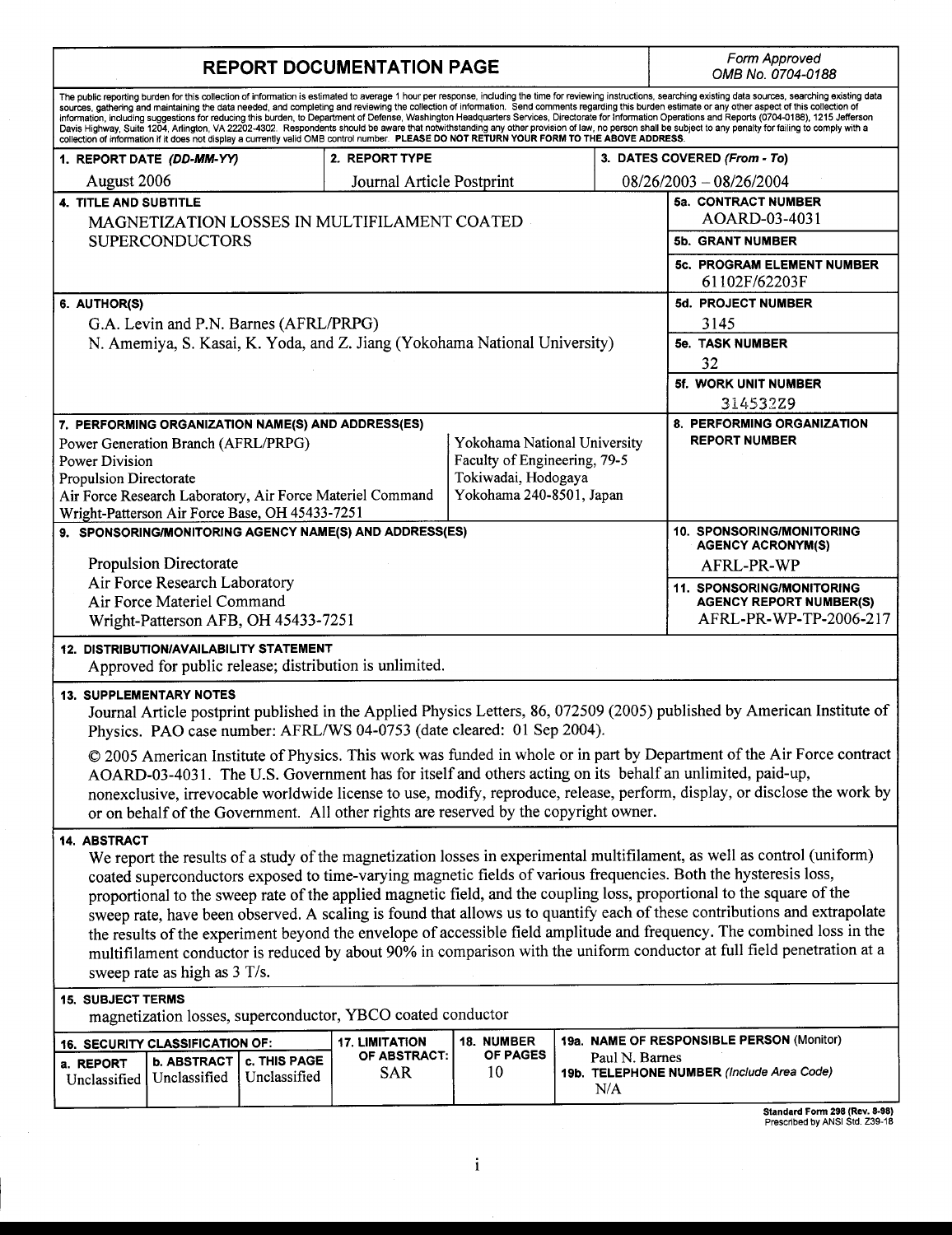APPLIED PHYSICS LETTERS 86, 072509 (2005)  $\bf{POSTPRRINT}$ 

## **Magnetization losses in multifilament coated superconductors**

G. A. Levin<sup>a)</sup> and P. N. Barnes

*Air Force Research Laboratory, Propulsion Directorate, 1950 Fifth Street, Bldg. 450, Wright-Patterson Air Force Base, Ohio 45433*

N. Amemiya, S. Kasai, K. Yoda, and Z. Jiang

*Faculty of Engineering, Yokohama National University, 79-5 Tokiwadai, Hodogaya, Yokohama 240-8501, Japan*

(Received 26 August 2004; accepted 7 December 2004; published online 10 February 2005)

We report the results of a study of the magnetization losses in experimental multifilament, as well as control (uniform) coated superconductors exposed to time-varying magnetic fields of various frequencies. Both the hysteresis loss, proportional to the sweep rate of the applied magnetic field, and the coupling loss, proportional to the square of the sweep rate, have been observed. A scaling is found that allows us to quantify each of these contributions and extrapolate the results of the experiment beyond the envelope of accessible field amplitude and frequency. The combined loss in the multifilament conductor is reduced by about 90% in comparison with the uniform conductor at full field penetration at a sweep rate as high as 3 T/s. © *2005 American Institute of Physics*. [DOI: 10.1063/1.1861955]

Coated superconductors are currently produced by depositing a 1–2  $\mu$ m thin film of Y<sub>1</sub>Ba<sub>2</sub>Cu<sub>3</sub>O<sub>6+*x*</sub> (YBCO) on a  $100$ - $\mu$ m-thick buffered metal substrate in the form of a thin tape. The superconducting film is subsequently covered by protective silver layer.<sup>1</sup> The width of the developed coated conductors is 1 cm, with plans to reduce it to 4 mm. When such a wide superconducting tape is exposed to a transverse time-varying magnetic field, a large amount of heat is generated. $^{2,3}$ 

A significant reduction of magnetization losses in coated conductors is a prerequisite for their use in ac power applications, such as transformers, generators, and motors. It is also important for such a modification to be compatible with current techniques of manufacturing the coated conductors. Carr and Oberly<sup>4</sup> have proposed that magnetization losses can be reduced if the superconducting layer is divided into many parallel superconducting stripes segregated by nonsuperconducting resistive barriers and the tape is twisted. Cobb *et al.*<sup>5</sup> have demonstrated the validity of this approach on small samples of YBCO films deposited on  $LaAlO<sub>3</sub>$  singlecrystal substrate. However, because of the small size of the samples and insulating substrate, coupling losses due to currents induced between the superconducting stripes<sup>2</sup> could not be detected.

Here we report the results of the magnetization loss measurements in actual multifilamentary YBCO-coated conductors. Two  $1 \times 10$  cm samples of YBCO-coated conductors were subjected to a magnetic field normal to the wide face of the tape and varying at different frequencies *f* in the range 11–170 Hz with the magnetic induction amplitude *B* up to 70 mT. The longer samples and measurements at several frequencies enabled us to study both hysteresis and coupling losses.<sup>6</sup> We found a scaling that allows to separate and quantify the contributions of the two types of losses. The measured magnetization losses are compared with theoretical estimates and some of the implications of our findings for the prospects of coated superconductors for power applications are discussed.

The samples were cut from a longer tape of YBCOcoated conductor with Hastelloy substrate provided by SuperPower,  $Inc<sup>7</sup>$  The multifilamentary sample was made by dividing the uniform YBCO layer into 20 stripes by laser ablation.<sup>5,8</sup> Grooves less than 50  $\mu$ m wide separating the superconducting stripes were cut through the silver protective layer, YBCO, and buffer layers, and extended  $5-10 \mu m$  into the substrate. In the groove area, the aforementioned material was evaporated. The electrical connection between the YBCO layer and the substrate is predominantly provided by Hastelloy that was melted and splashed across the walls of the groove during ablation.<sup>8</sup>

The losses were measured using a linked pick-up coil, as described in Refs. 6 and 9. The entire system was cooled in liquid nitrogen. A sample was placed inside the bore of an ac dipole magnet that generated a magnetic field whose frequency was varied from 11.3 to 171.0 Hz.

In Fig. 1, the losses in the uniform sample at different frequencies are shown. For comparison, we use the analytical result for the hysteresis loss:<sup>10</sup>



FIG. 1. (Color online) Energy loss in the uniform sample per unit length, per cycle  $(Q/f)$  at five different frequencies, from 11.3 to 171 Hz, plotted vs amplitude of the applied magnetic field. The inset shows the bulk average critical current obtained from the loss data by inverting Eq.  $(1)$ .

a)Electronic mail: george.levin@wpafb.af.mil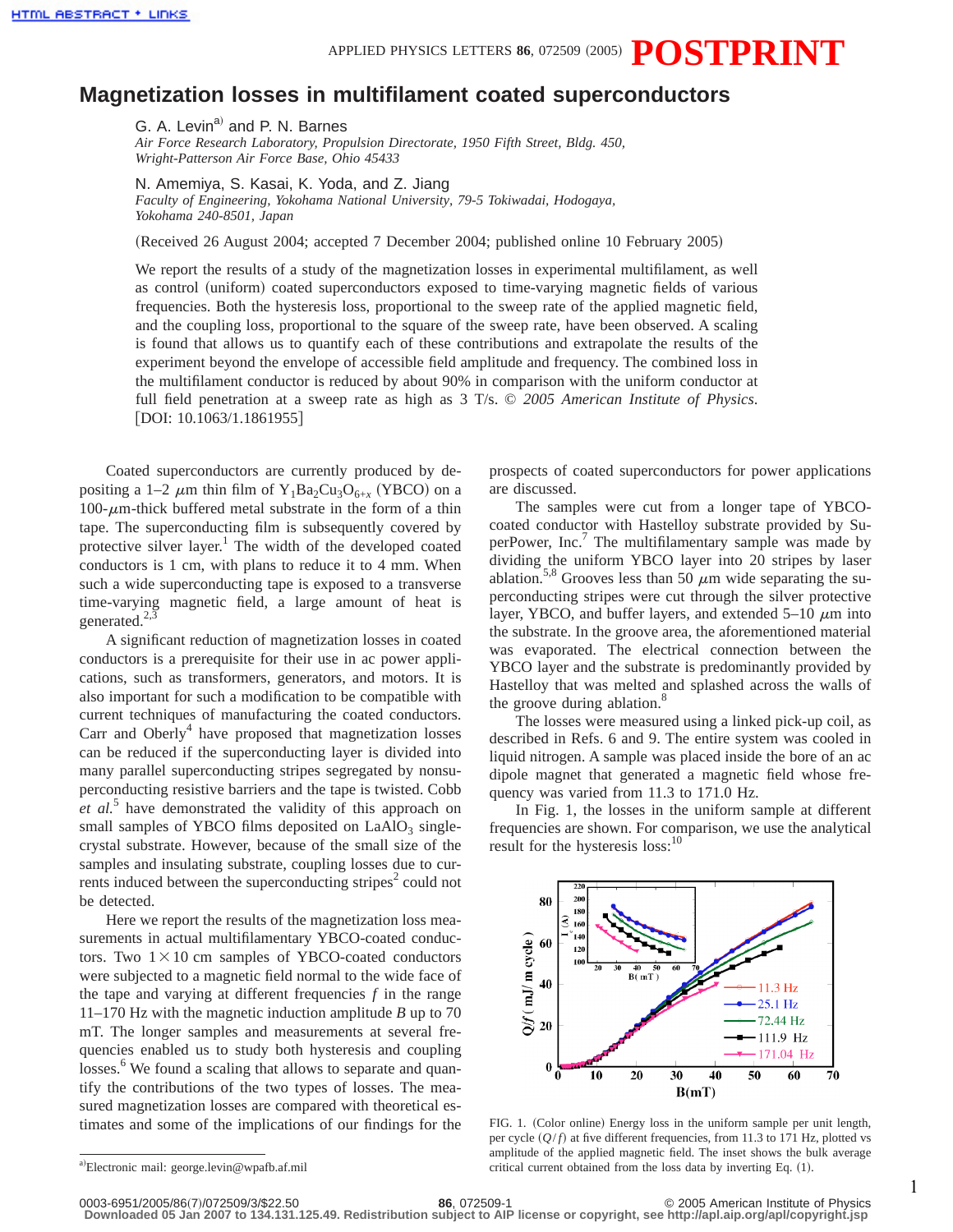

FIG. 2. (Color online) (a) The energy loss per cycle  $(Q/f)$  in the 20-filament sample, plotted vs amplitude of the applied magnetic field. (b) The specific loss  $\Lambda = Q/I_cBf$  in mm vs sweep rate. The plot includes all the data from (a). The loss data were normalized by a constant value of measured transport current  $I_c$ =110 A. The straight line is an approximate linear fit corresponding to Eq. (5). Crossed lines in the center indicate the break-even point, where the coupling losses are equal to hysteresis loss.

$$
Q_h \approx J_c W^2 (B - B_c) f, \quad B \ge B_c. \tag{1}
$$

Here  $Q_h$  is the hysteresis power loss per unit length,  $J_c$  is the critical current per unit width, and *W* is the width of the sample.  $B_c = \mu_0 J_c \ln 4/\pi$  and  $\mu_0 = 4\pi \times 10^{-7}$  H/m is the magnetic permeability of vacuum.

Rather surprisingly, the energy loss per cycle *decreases* with increasing frequency in contradiction to an earlier report.<sup>11</sup> However, additional measurements on other uniform samples confirm a 15%–20% decrease of the per cycle loss over a decade of frequency in the range shown in Fig. 1. A discussion of the possible explanations of this phenomenon is beyond the scope of this letter and is not crucial for our main results. Inverting Eq.  $(1)$  within its range of applicability we obtained the critical current  $I_c(B, f) = J_cW$  shown in the inset. The value of  $I_c$  obtained from ac losses is the bulk average and is always greater than the transport critical current which is limited by the weakest section of the conductor. Unfortunately, the transport current could not be reproducibly measured in the uniform sample because it was accidentally destroyed during the measurement. The manufacturer provided the self-field value of  $I_c = 132$  A for that particular section of the tape.

In a multifilamentary sample, the hysteresis loss is proportional to the width of an individual stripe: $4,5,12$ 

$$
Q_h^{\text{st}} = I_c W_n (B - B_c') f. \tag{2}
$$

Here  $W_n$  is the width of the stripe and  $I_c$  is the total critical current. In our sample the distance between the centers of the neighboring grooves is 0.5 mm, while the width of the superconducting stripes  $W_n \approx 0.45$  mm.

Figure  $2(a)$  shows the loss per cycle at five frequencies in the multifilament sample. The losses *increase* with frequency, while the field dependence, which is essentially linear at the lowest frequency, acquires a clear curvature at higher frequencies. The loss that has quadratic dependence on the sweep rate  $Bf$  is the coupling loss.<sup>2</sup> The eddy current losses in the silver layer and substrate are negligible because the silver cap layer is striated along with the YBCO layer. The average electric field directed perpendicular to the stripes,  $E_{\perp} \sim BfL$ . Here *L* is the length of the sample or, in a long twisted conductor, half of the twist pitch. The power per unit length dissipated as the result of the current passing through the metal connecting the stripes is $4$ 

$$
Q_n^{\text{st}} \sim \rho^{-1} |E_{\perp}|^2 d_n W = 2 \frac{(BfL)^2}{\rho} d_n W. \tag{3}
$$

Here  $d_n$  is the thickness of the normal metal layer (mostly the substrate) and  $\rho$  is the effective resistivity. The combined magnetization loss can be defined as follows:

$$
Q = Q_h^{\text{st}} + Q_n^{\text{st}} \equiv \Lambda I_c B f. \tag{4}
$$

Here  $\Lambda$  is the power loss per unit length, per unit of the critical current, per unit of the sweep rate. It has the dimensionality of length. Comparison with Eqs.  $(2)$  and  $(3)$  suggests that in the limit  $B \ge B'_c$ ,

$$
\Lambda = \lambda_1 + \lambda_2 B f,\tag{5}
$$

where

$$
\lambda_1 \approx W_n, \quad \lambda_2 = 2 \frac{L^2}{\rho I_c} d_n W. \tag{6}
$$

Thus, these two parameters are independent of the sweep rate and characterize the conductor itself. One of them determines the hysteresis loss and the other the coupling loss.<sup>3</sup> Moreover,  $\Lambda$  can be a more objective criterion of how successful the striation is in reducing the net loss than is the value of the loss itself, since it accounts for the reduction of the critical current by striation.

The scaling defined by Eq.  $(5)$  is demonstrated in Fig.  $2(b)$ . It shows the same data as in Fig.  $2(a)$ , but presented as  $\Lambda$  versus sweep rate. The transport critical current  $I_c$  $=110$  A was measured directly in this sample.<sup>6</sup> The linear fit shown by the solid line allows us to determine  $\lambda_1$ =0.52 mm and  $\lambda_2$ =0.155 mm s/T. Equation (5) can also be rewritten as

$$
\Lambda = \lambda_1 \left( 1 + \frac{Bf}{\mathcal{R}} \right), \quad \mathcal{R} = \frac{\lambda_1}{\lambda_2} = \frac{1}{2} \frac{W_n}{W} \frac{\rho I_c}{d_n L^2}.
$$
 (7)

Here R is the *break-even sweep rate* at which the coupling loss is equal to the hysteresis loss. For our sample,  $\mathcal R$  $\approx$  3.3 T/s.

Resistivity in the direction perpendicular to the grooves is that of the Hastelloy substrate,  $\rho \approx 130 \mu\Omega$  cm. Using Eq. (7) we can estimate the break-even rate  $\mathcal{R}$ . Taking  $W_n$  $\approx 0.5$  mm,  $W=10$  mm,  $L=10$  cm, the experimental values<sup>6</sup> of the sheet resistance  $\rho/d_n \approx 13 \text{ mA}$ , and  $I_c = 110 \text{ A}$ , we obtain

**Downloaded 05 Jan 2007 to 134.131.125.49. Redistribution subject to AIP license or copyright, see http://apl.aip.org/apl/copyright.jsp**